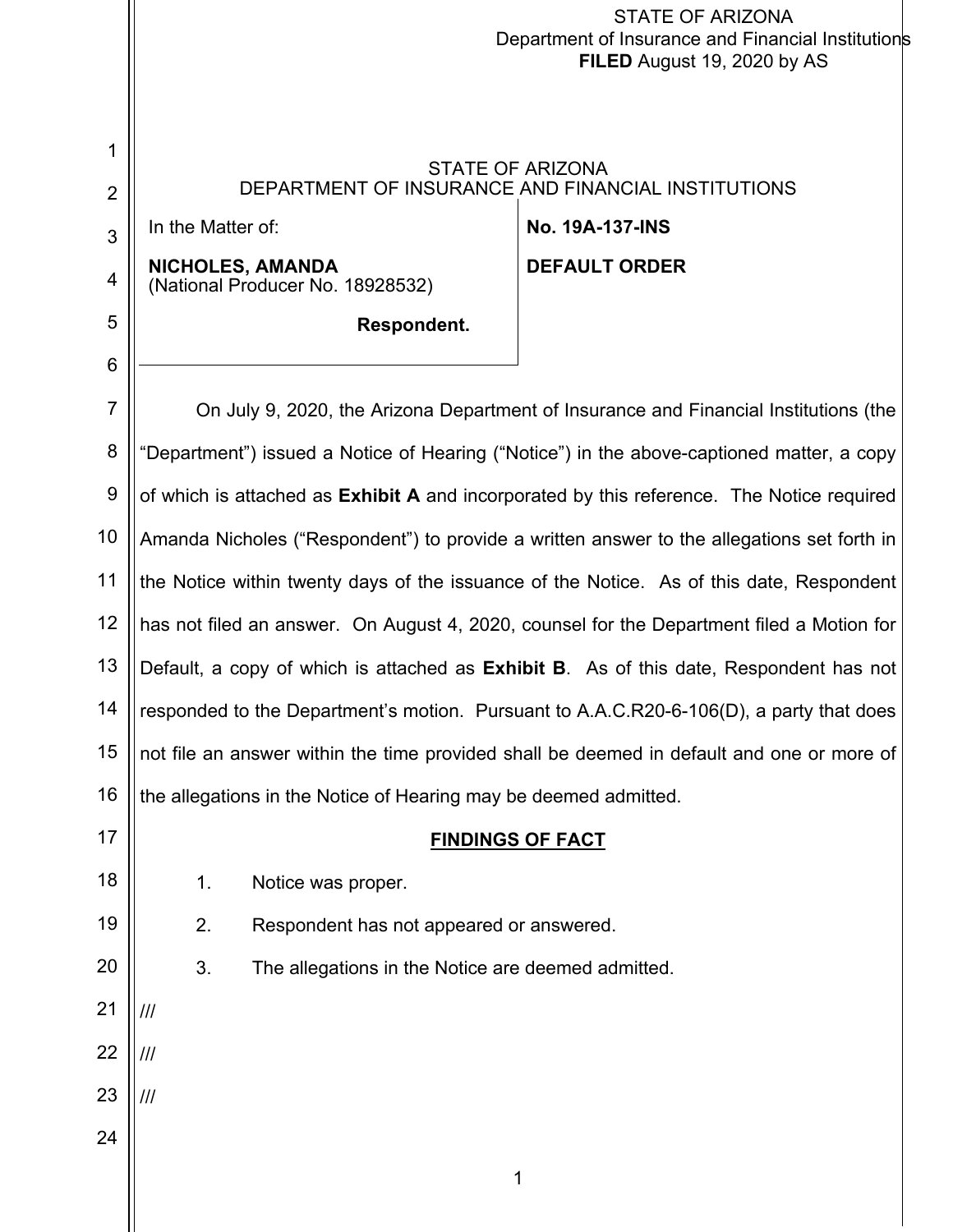| 1              | <b>CONCLUSIONS OF LAW</b>                                                                                |  |
|----------------|----------------------------------------------------------------------------------------------------------|--|
| 2              | 1.<br>Respondent is in default, and the conduct alleged in the Notice and deemed                         |  |
| 3              | admitted due to Respondent's failure to appear or answer constitutes grounds for the                     |  |
| 4              | Director to suspend, revoke or refuse to renew Respondent's license to transact insurance                |  |
| 5              | in Arizona, pursuant to A.R.S. §20-295(A).                                                               |  |
| 6              | <u>ORDER</u>                                                                                             |  |
| $\overline{7}$ | IT IS ORDERED:                                                                                           |  |
| 8              | The insurance license held by Respondent Amanda Nicholes is revoked<br>1.                                |  |
| 9              | effective upon the issuance of this Order.                                                               |  |
| 10             | 2.<br>The hearing set for <b>August 25, 2020</b> at 1:00 p.m. shall be vacated.                          |  |
| 11             | DATED this 18th day of August, 2020.                                                                     |  |
| 12             |                                                                                                          |  |
| 13             | Evan G. Daniels, Director<br>Arizona Department of Insurance                                             |  |
| 14             | and Financial Institutions                                                                               |  |
| 15             |                                                                                                          |  |
| 16             |                                                                                                          |  |
| 17             | <b>COPY</b> of the foregoing electronically filed this<br>20th day of August, 2020 to:                   |  |
| 18             | Kay Abramsohn, Administrative Law Judge                                                                  |  |
| 19             | https://portal.azoah.com/submission<br><b>Office of Administrative Hearings</b>                          |  |
| 20             | <b>COPY</b> of the foregoing delivered same date to:                                                     |  |
| 21             | Deian Ousounov, Regulatory Legal Affairs Officer                                                         |  |
| 22             | Ana Starcevic, Paralegal Project Specialist<br>Steven Fromholtz, Division Manager, Licensing             |  |
| 23             | Wendy Greenwood, Investigations Supervisor<br>Arizona Department of Insurance and Financial Institutions |  |
| 24             |                                                                                                          |  |
|                | $\overline{2}$                                                                                           |  |

 $\parallel$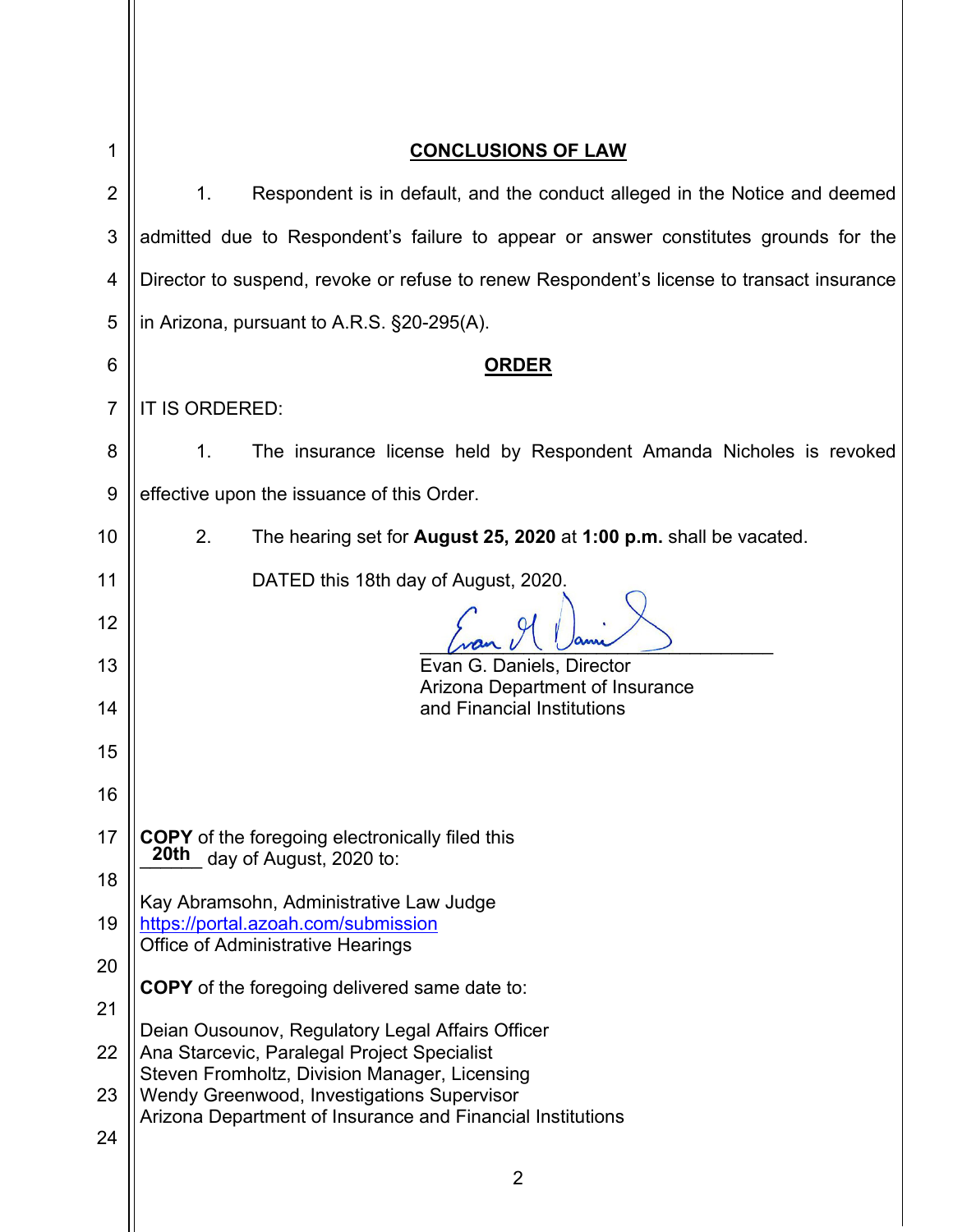| 1              | 100 N. 15 <sup>th</sup> Ave., #261<br>Phoenix, Arizona 85007                |
|----------------|-----------------------------------------------------------------------------|
| $\overline{2}$ | <b>COPY</b> of the foregoing emailed same date to:                          |
| 3              | Lynette Evans, Assistant Attorney General<br>AdminLaw@azag.gov              |
| $\overline{4}$ | Attorney for the Arizona Department of Insurance and Financial Institutions |
| 5              | <b>COPY</b> mailed and emailed same date to:                                |
| 6              | <b>Amanda Nicholes</b><br>682 E. 600 N.                                     |
| $\overline{7}$ | Orem, UT 84097<br>Respondent                                                |
| 8              | <b>Amanda Nicholes</b>                                                      |
| 9              | 214 West Huron<br>Chicago, IL 60654                                         |
| 10             | Respondent                                                                  |
| 11             | <b>Amanda Nicholes</b><br>licensing@gohealth.com                            |
| 12             | Respondent                                                                  |
| 13             | <b>Francine Juarez</b>                                                      |
| 14             | 8879907                                                                     |
| 15             |                                                                             |
| 16             |                                                                             |
| 17             |                                                                             |
| 18             |                                                                             |
| 19             |                                                                             |
| 20             |                                                                             |
| 21             |                                                                             |
| 22             |                                                                             |
| 23             |                                                                             |
| 24             |                                                                             |
|                | 3                                                                           |
|                |                                                                             |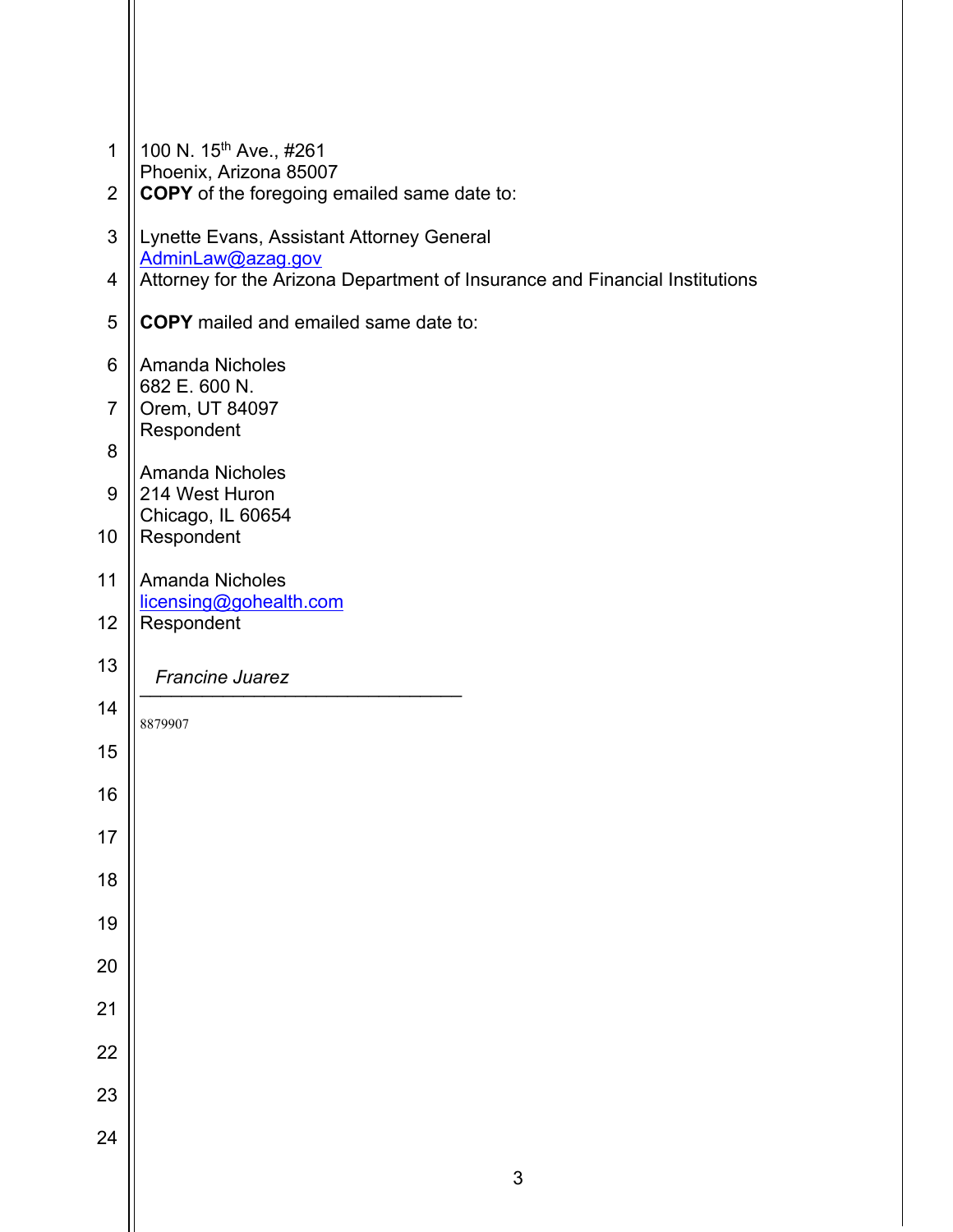| 1<br>$\overline{2}$ | <b>STATE OF ARIZONA</b><br>DEPARTMENT OF INSURANCE AND FINANCIAL INSTITUTIONS                                             |                                                                                         |
|---------------------|---------------------------------------------------------------------------------------------------------------------------|-----------------------------------------------------------------------------------------|
| 3                   | In the Matter of:                                                                                                         | Docket No. 19A-137-INS                                                                  |
| 4                   | <b>NICHOLES, AMANDA</b><br>(National Producer No. 18928532)                                                               | <b>NOTICE OF HEARING</b>                                                                |
| 5                   |                                                                                                                           | (ALJ Kay Abramsohn)                                                                     |
| 6                   | Respondent.                                                                                                               |                                                                                         |
| $\overline{7}$      |                                                                                                                           | PLEASE TAKE NOTICE that the above-captioned matter will be heard before                 |
| 8                   |                                                                                                                           | the Director of the Arizona Department of Insurance and Financial Institutions (the     |
| 9                   | "Director") or a duly designated representative on <b>August 25, 2020 at 1:00 p.m. at the</b>                             |                                                                                         |
| 10                  | Office of Administrative Hearings, 1740 West Adams St., Lower Level, Phoenix,                                             |                                                                                         |
| 11                  | Arizona 85007 <sup>1</sup> .                                                                                              |                                                                                         |
| 12                  | If you wish to continue this hearing to another date, you must file a motion in                                           |                                                                                         |
| 13                  | writing with the Office of Administrative Hearings not less than 15 days before the                                       |                                                                                         |
| 14                  | scheduled hearing date. Please send the motion to the attention of the Administrative                                     |                                                                                         |
| 15                  | Law Judge ("ALJ") and include the docket number listed above. You must also mail or                                       |                                                                                         |
| 16                  |                                                                                                                           | hand-deliver a copy of any motion to continue to the Arizona Department of Insurance    |
| 17                  | and Financial Institutions ("Department") on the same date you file it with the Office of                                 |                                                                                         |
| 18                  | <b>Administrative Hearings.</b>                                                                                           |                                                                                         |
| 19                  | You are not required to have an attorney represent you. However, if you are                                               |                                                                                         |
| 20                  |                                                                                                                           | represented, your attorney must be licensed to practice law in the State of Arizona. An |
| 21                  | insurance company may be represented by a corporate officer. A.R.S. § 20-161(B).                                          |                                                                                         |
| 22                  | <sup>1</sup> As authorized under Arizona Revised Statutes ("A.R.S.") §§ 20-161 through and including 20-165 and Title 41, |                                                                                         |
|                     | Chapter 6, Article 10 (A.R.S. § 41-1092 et seq.).<br>1                                                                    |                                                                                         |

1

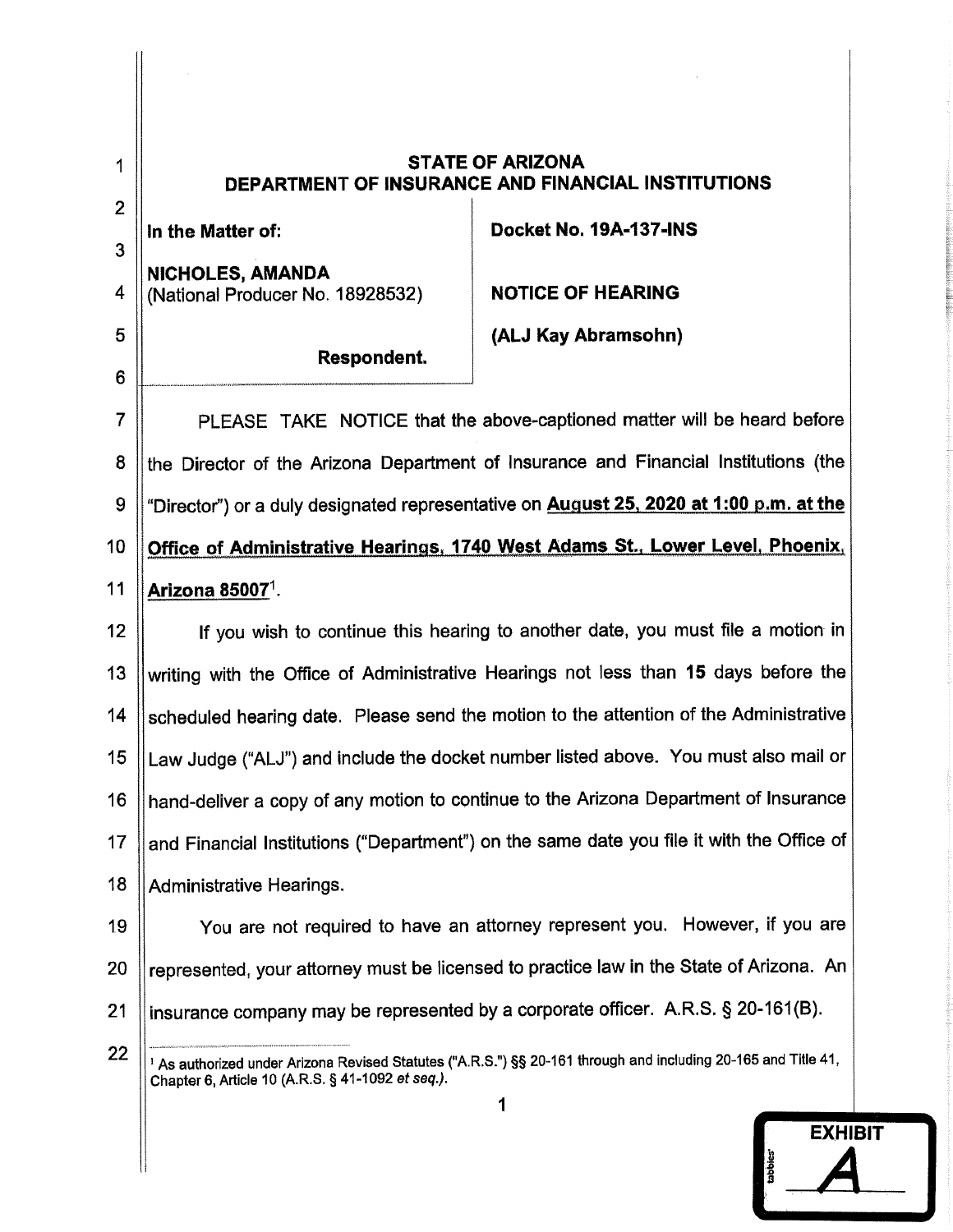You are entitled to be present during the presentation of all evidence and you 1 will have a reasonable opportunity to inspect all documentary evidence, examine  $\overline{2}$ witnesses, present evidence that supports your case and to request that the ALJ issue 3 subpoenas to compel the attendance of witnesses and production of evidence. A.R.S.  $\boldsymbol{\mathcal{A}}$  $\S$  20-164(B). 5

A clear and accurate record of the proceedings will be made either by a court 6 reporter or by electronic means. A.R.S. § 41-1092.07(E). If you want a copy of an  $\overline{7}$ electronic recording, you must contact the Office of Administrative Hearings at (602) 8 542-9826. If the hearing was transcribed by a court reporter and you want a copy of 9 the transcript, you must pay the cost of the transcript to the court reporter or other  $10$ transcriber.  $11$ 

Questions concerning issues raised in this Notice of Hearing should be directed  $12<sup>2</sup>$ to Assistant Attorney General Lynette Evans, telephone number (602) 542-7701, 2005  $13$ N. Central Ave., Phoenix, Arizona 85004, Lynette.Evans@azag.gov.  $14$ 

 $15<sub>15</sub>$ 

## NOTICE OF APPLICABLE RULES

The hearing will be conducted pursuant to A.A.C. R20-6-101 through 16 R20-6-115.  $17$ 

MUST FILE A WRITTEN RESPONSE (ANSWER) TO THE YOU 18 ALLEGATIONS IN THIS NOTICE WITH US WITHIN 20 DAYS AFTER WE ISSUE 19 THIS NOTICE. A.A.C. R20-6-106. YOUR RESPONSE SHOULD STATE YOUR 20 POSITION OR DEFENSE AND SHOULD SPECIFICALLY ADMIT OR DENY EACH  $21$ ASSERTION IN THE NOTICE. IF YOU DO NOT SPECIFICALLY DENY AN 22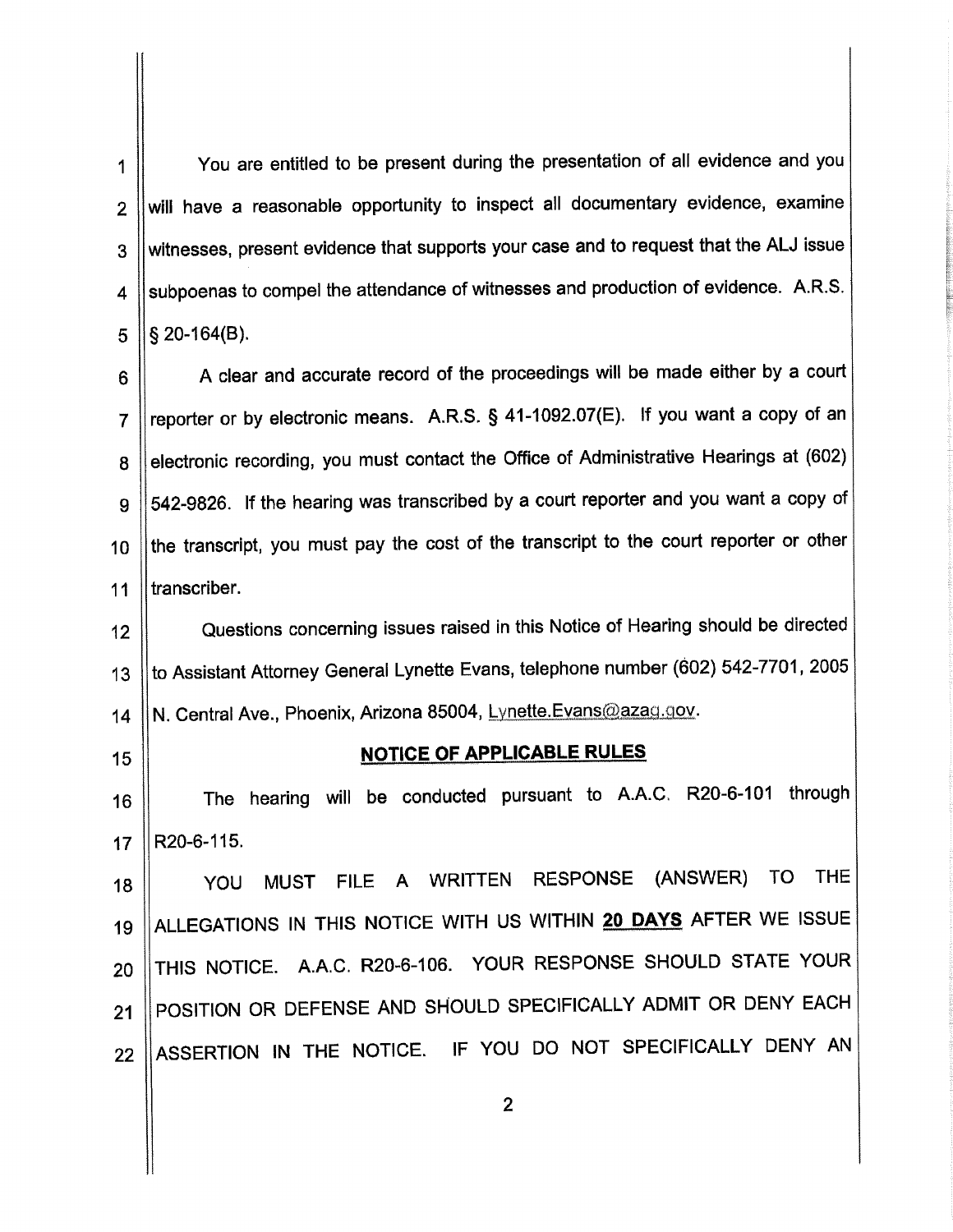ASSERTION, WE WILL CONSIDER IT ADMITTED. ANY DEFENSE YOU DO NOT  $\mathbf{1}$ RAISE WILL BE CONSIDERED WAIVED.  $\overline{2}$ 

IF YOU DO NOT FILE YOUR RESPONSE ON TIME, WE WILL CONSIDER 3 YOU IN DEFAULT AND THE INTERIM DIRECTOR MAY DEEM THE ALLEGATIONS 4 IN THE NOTICE AS TRUE. ACCORDINGLY, WE WILL TAKE WHATEVER ACTION 5 IS APPROPRIATE INCLUDING SUSPENSION, REVOCATION, IMPOSITION OF A 6 CIVIL PENALTY AND ORDERING RESTITUTION TO ANY INJURED PERSON.  $\overline{7}$ 

8

## PERSONS WITH DISABILITIES

**MAY REASONABLE PERSONS WITH DISABILITIES REQUEST** 9 ACCOMMODATIONS SUCH AS INTERPRETERS, ALTERNATIVE FORMATS, OR  $10<sup>1</sup>$ **ASSISTANCE WITH PHYSICAL** ACCESSIBILITY. **REQUESTS FOR**  $11$ ACCOMMODATIONS SHOULD BE MADE AS EARLY AS POSSIBLE TO ALLOW  $12<sup>°</sup>$ IF YOU **REQUIRE** ARRANGE THE ACCOMMODATIONS. **TIME** TO  $13$ ACCOMMODATIONS, PLEASE CONTACT THE OFFICE OF ADMINISTRATIVE  $14$ HEARINGS AT (602) 542-9826. 15

16

The allegations supporting this Notice of Hearing are as follows:

Amanda Nicholes ("Nicholes" or "Respondent") was, at all times material,  $1.$  $17$ licensed in Arizona as a non-resident insurance producer with lines of authority in Life. 18 and Accident and Health or Sickness insurance, National Producer Number 18928532. 19 Nicholes' license is scheduled to expire on February 28, 2022. Nicholes' state of 20 domicile is Utah. 21

22

3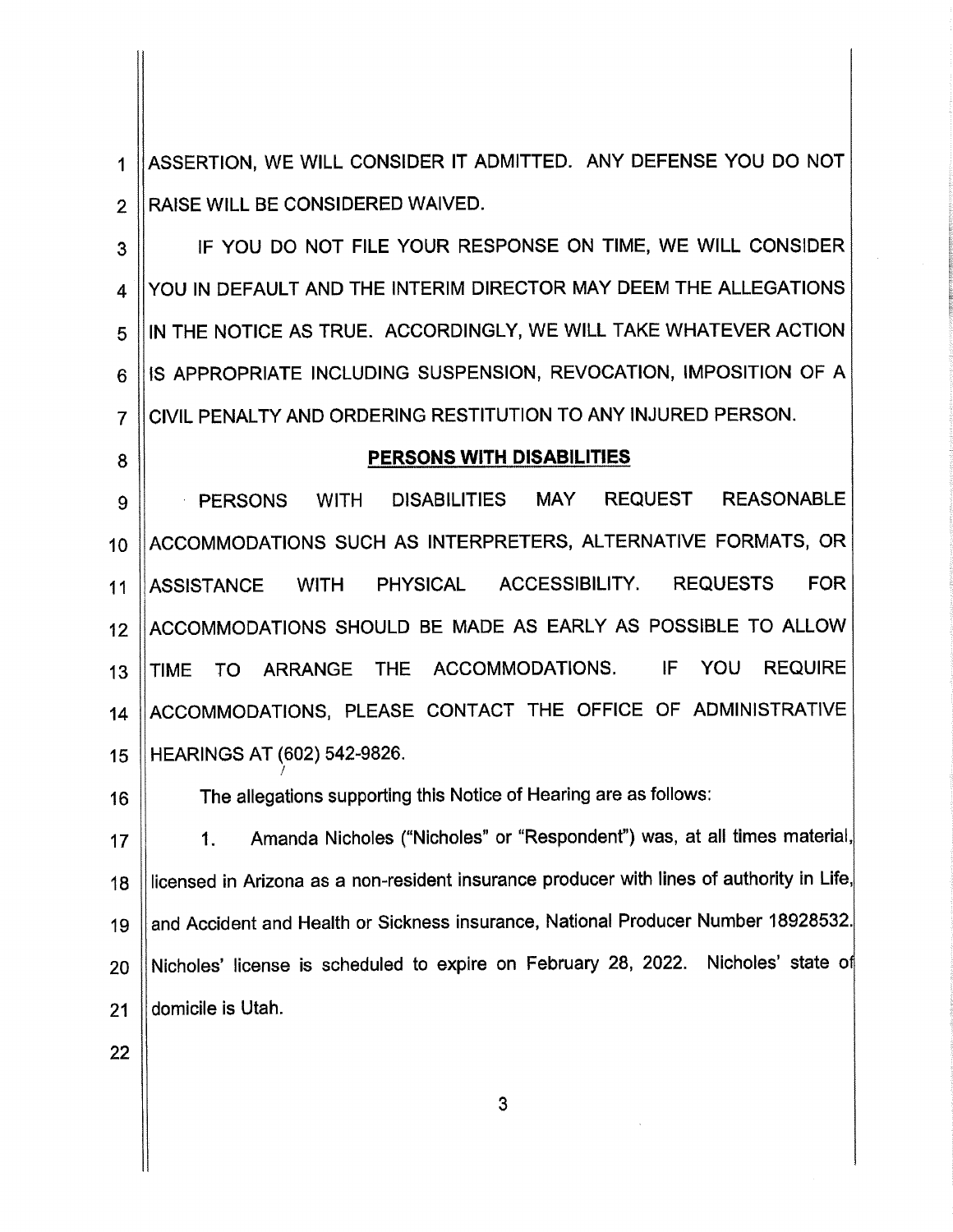$2.$ Nicholes' addresses of record with the Department are: 214 W. Huron,  $\mathbf 1$  $\overline{2}$ Chicago, IL 60654 (business), 682 E. 600 N., Orem, UT 84097 (mailing) and licensing@gohealth.com (business e-mail). 3

3. Golden Rule Insurance Company ("GRIC") sent a letter to the Department 4 dated February 21, 2019, stating that it had terminated Nicholes' appointment based on 5 an internal investigation. GRIC alleges that Nicholes submitted a fraudulent insurance 6.  $\overline{7}$ application that impacted an Arizona customer.

On August 19, 2019, the Department issued a Subpoena Duces Tecum  $\mathbf{4}$ . 8 ordering Nicholes to appear on September 11, 2019 at the Department to give 9 10 testimony at an Examination Under Oath and to produce specified documents. Nicholes failed to appear and to produce the requested documents.  $11$ 

 $12<sub>2</sub>$ 

## **CONCLUSIONS OF LAW**

13

 $1<sub>1</sub>$ 

The Director has jurisdiction over this matter.

 $14$  $2.$ Respondent's conduct, as described above, constitutes a violation of any provision of Title 20, or any rule, subpoena or order of the Director, within the meaning 15 of A.R.S. § 20-295(A)(2).  $16$ 

 $3.$ Grounds exist for the Director to suspend, revoke, or refuse to renew  $17$ 18 Respondent's insurance license pursuant to A.R.S. § 20-295(A).

19 WHEREFORE, if after hearing, the Director finds the grounds alleged above, the Director may deny, suspend, or revoke Respondent's insurance producer license. 20 A.R.S.  $\S$  20-295(A). 21

22

The Director delegates the authority vested in her to the Director of the Office of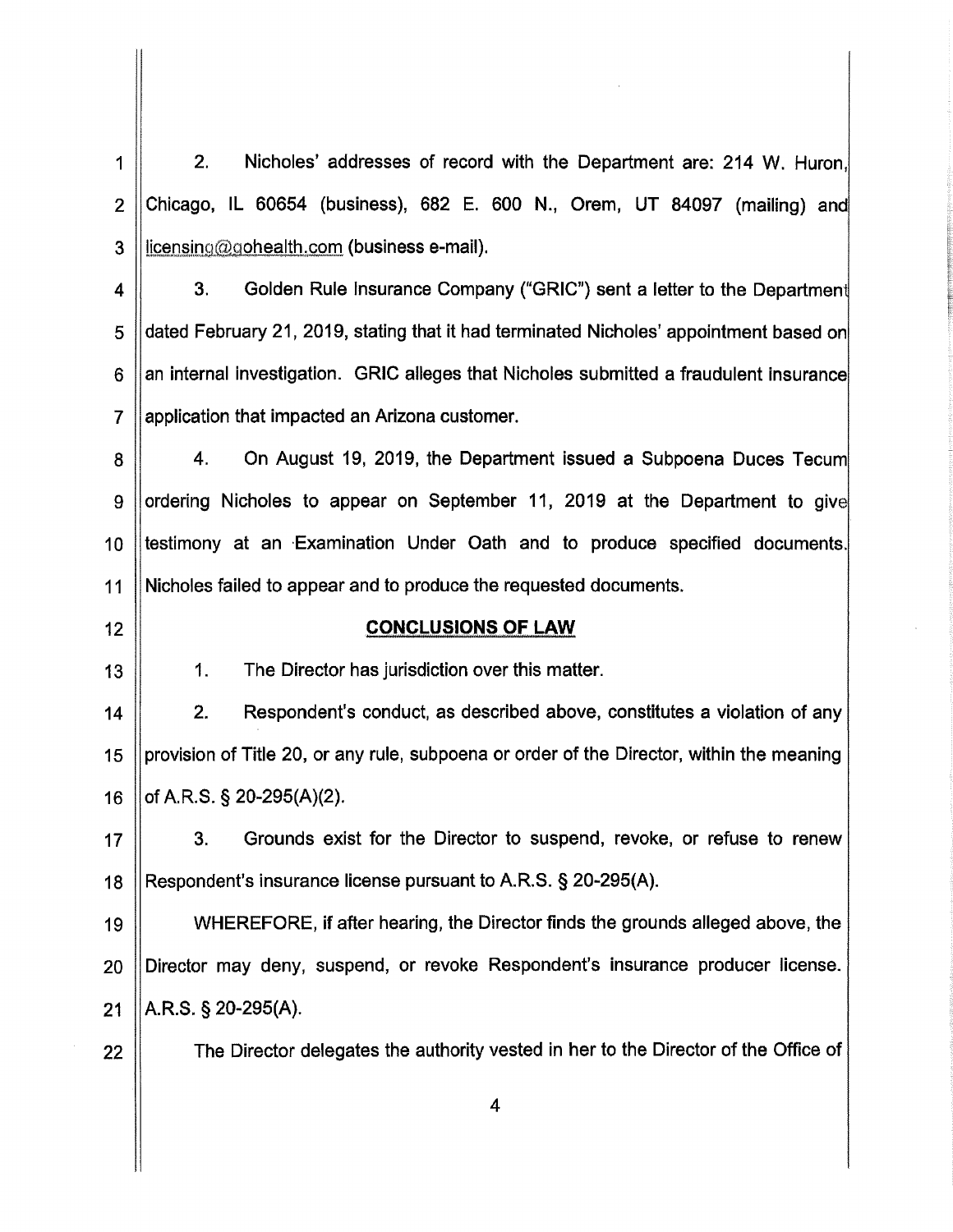| 1              | Administrative Hearings or his designee to preside over the hearing of this matter as                                      |  |  |
|----------------|----------------------------------------------------------------------------------------------------------------------------|--|--|
| $\mathbf{2}$   | the Administrative Law Judge, to make written recommendations to the Director                                              |  |  |
| 3              | consisting of proposed findings of fact, proposed conclusions of law, and a proposed                                       |  |  |
| 4              | order. This delegation does not include delegation of the authority of the Director to                                     |  |  |
| 5              | make an order on the hearing or any other final decision in this matter. A.R.S. § 20-                                      |  |  |
| 6              | 150.                                                                                                                       |  |  |
| $\overline{7}$ | Pursuant to A.R.S. § 41-1092.01, your hearing will be conducted through the                                                |  |  |
| 8              | Office of Administrative Hearings, an independent agency. Further hearing information                                      |  |  |
| 9              | may be found at the Office of Administrative Hearings website: www.azoah.com.                                              |  |  |
| 10             | DATED this 8th day of July<br>$\frac{1}{2020}$ , 2020.                                                                     |  |  |
| 11             | Deian Dusounov                                                                                                             |  |  |
| 12             | Delan Ousounov (Jul 8, 2020 09:37 PDT)<br>Delan Ousounov (Jul 8, 2020 09:37 PDT)<br><b>Arizona Department of Insurance</b> |  |  |
| 13             | and Financial Institutions                                                                                                 |  |  |
| 14             |                                                                                                                            |  |  |
| 15             | <b>E-FILE</b> of the foregoing transmitted electronically<br>this 9 <sup>th</sup> day of July, 2020, to:                   |  |  |
| 16             | Kay Abramsohn, Administrative Law Judge                                                                                    |  |  |
| 17             | https://portal.azoah.com/submission<br><b>Office of Administrative Hearings</b>                                            |  |  |
| 18             | COPY of the foregoing delivered same date to:                                                                              |  |  |
| 19             | Deian Ousounov, Regulatory Legal Affairs Officer                                                                           |  |  |
| 20             | Ana Starcevic, Paralegal Project Specialist<br>Steven Fromholtz, Division Manager, Licensing                               |  |  |
| 21             | Jeff Eavenson, Investigator<br>Arizona Department of Insurance and Financial Institutions                                  |  |  |
| 22             | 100 N 15th Ave. #261<br>Phoenix, Arizona 85007                                                                             |  |  |
|                | 5                                                                                                                          |  |  |
|                |                                                                                                                            |  |  |
|                |                                                                                                                            |  |  |

 $\mathbf{||}$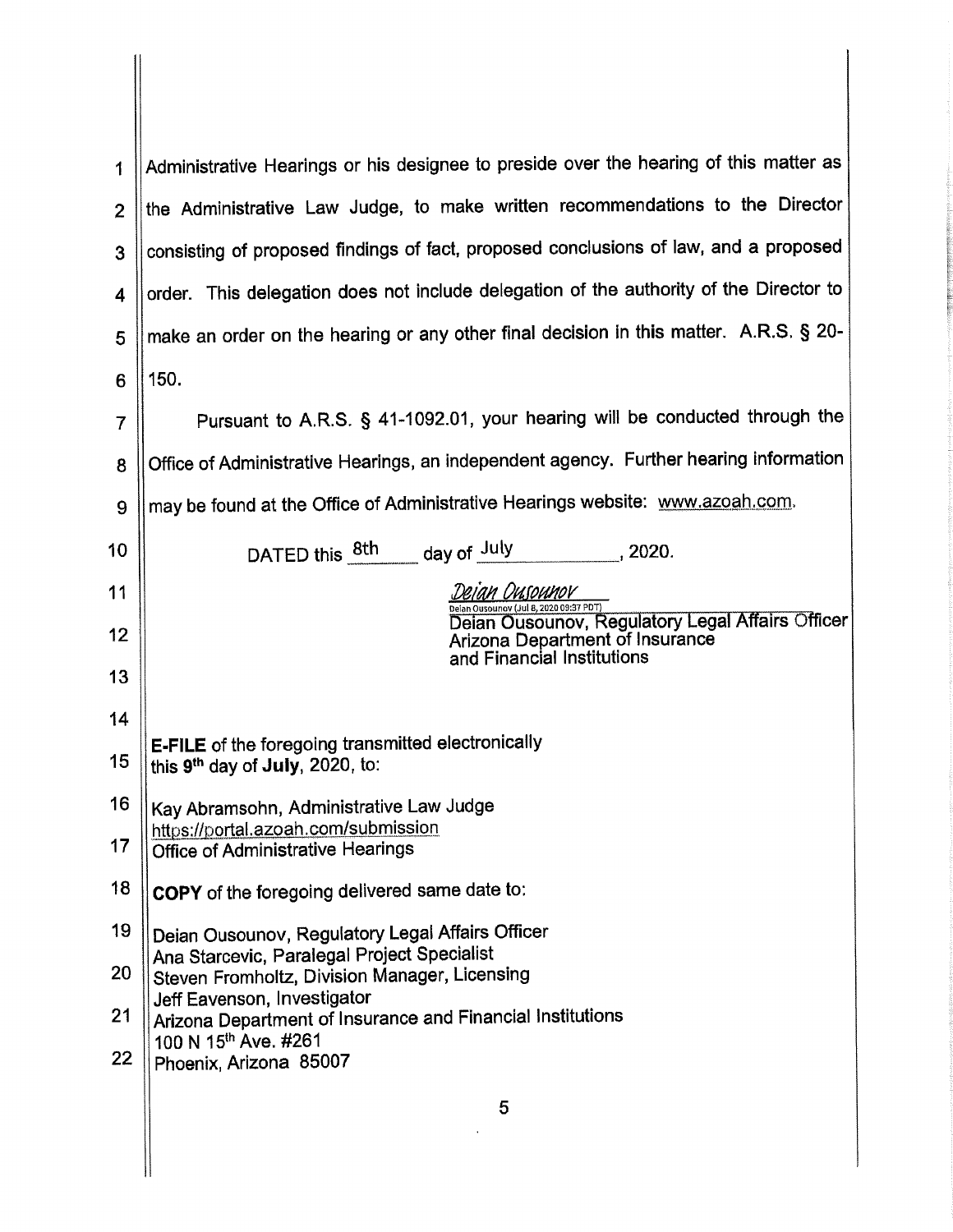| 1               | <b>COPY</b> mailed same date by U.S. First Class Mail<br>and Certified Mail, Return Receipt Requested, to:                            |
|-----------------|---------------------------------------------------------------------------------------------------------------------------------------|
| $\overline{2}$  | <b>Amanda Nicholes</b>                                                                                                                |
| 3               | 682 E. 600 N.                                                                                                                         |
| 4               | Orem, UT 84097<br>9489 0090 0027 6139 7407 69<br>Respondent                                                                           |
| 5               | Amanda Nicholes<br>214 West Huron<br>9489 0090 0027 6139 7407 76                                                                      |
| 6               | Chicago, IL 60654<br>Respondent                                                                                                       |
| $\overline{7}$  | COPY sent same date via electronic mail to:                                                                                           |
| 8               |                                                                                                                                       |
| 9               | Lynette Evans, Assistant Attorney General<br>AdminLaw@azag.gov<br>Attorney for the Department of Insurance and Financial Institutions |
| 10              |                                                                                                                                       |
| 11              | <u>Francine Juarez</u><br><b>Francine Juarez</b>                                                                                      |
| 12              | 8516690                                                                                                                               |
| 13              |                                                                                                                                       |
| 14              |                                                                                                                                       |
| 15              |                                                                                                                                       |
| 16              |                                                                                                                                       |
| 17              |                                                                                                                                       |
| 18              |                                                                                                                                       |
| 19              |                                                                                                                                       |
| 20              |                                                                                                                                       |
| 21              |                                                                                                                                       |
| $\overline{22}$ |                                                                                                                                       |
|                 | $6\phantom{a}$                                                                                                                        |
|                 |                                                                                                                                       |
|                 |                                                                                                                                       |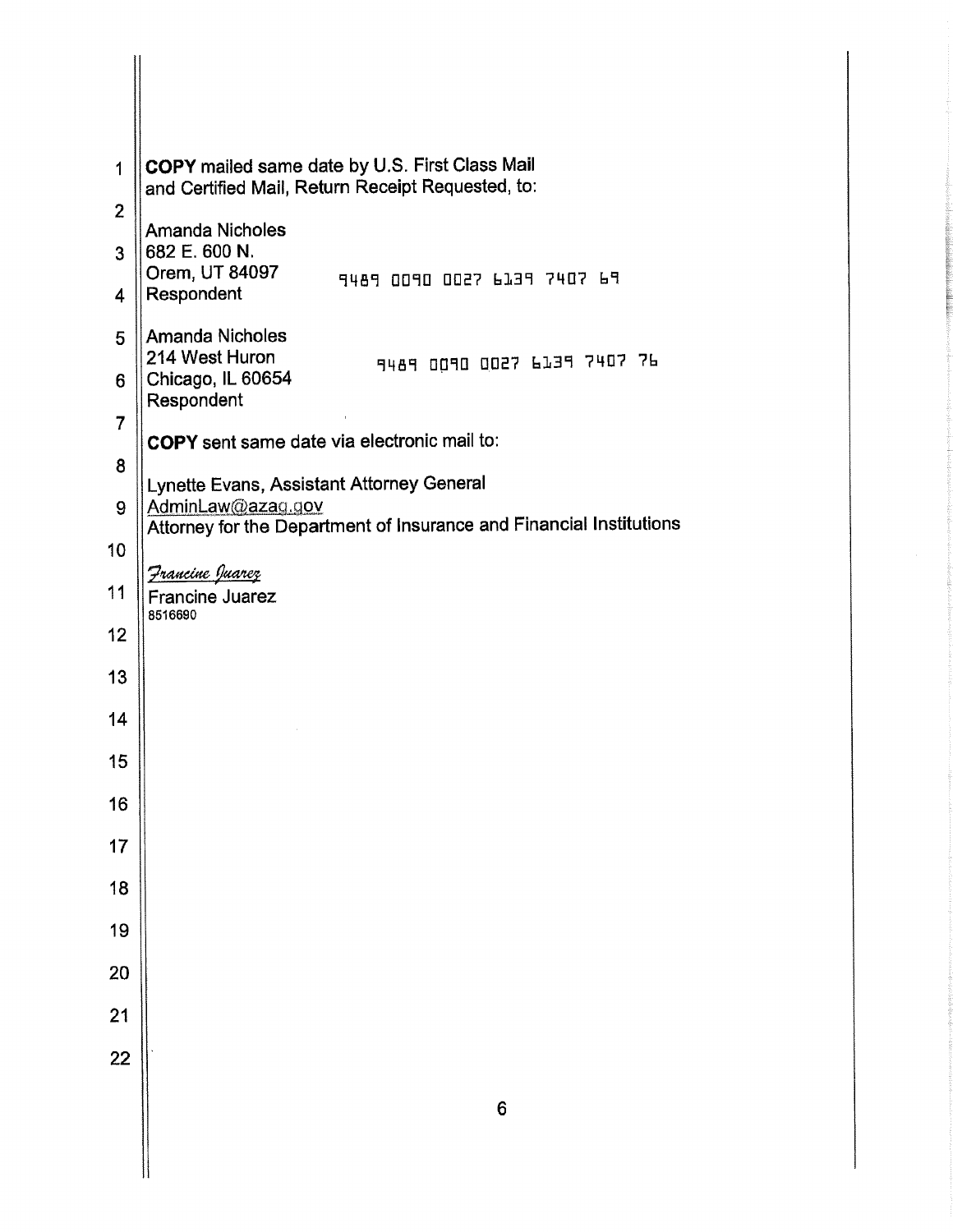|                                                                      |                                                                                                                                                                                                                                                                                                                                                                                                                                                                                                                                                                                                                                                                                                                                                                                                                                                                                         | STATE OF ARIZONA<br>Department of Insurance and Financial Institutions<br>FILED August 4, 2020 by AS |  |
|----------------------------------------------------------------------|-----------------------------------------------------------------------------------------------------------------------------------------------------------------------------------------------------------------------------------------------------------------------------------------------------------------------------------------------------------------------------------------------------------------------------------------------------------------------------------------------------------------------------------------------------------------------------------------------------------------------------------------------------------------------------------------------------------------------------------------------------------------------------------------------------------------------------------------------------------------------------------------|------------------------------------------------------------------------------------------------------|--|
| 1<br>2                                                               | <b>MARK BRNOVICH</b><br><b>Attorney General</b><br>Firm Bar No. 14000                                                                                                                                                                                                                                                                                                                                                                                                                                                                                                                                                                                                                                                                                                                                                                                                                   |                                                                                                      |  |
| 3<br>4<br>5<br>6<br>7                                                | Lynette Evans<br>State Bar No. 021069<br><b>Assistant Attorney General</b><br><b>Public Law Section</b><br>2005 N. Central Ave.<br>Phoenix, Arizona 85004<br>Telephone: (602) 542-7701<br>Facsimile: (602) 542-4385<br>E-mail: Lynette.Evans@azag.gov                                                                                                                                                                                                                                                                                                                                                                                                                                                                                                                                                                                                                                   |                                                                                                      |  |
| 8                                                                    | Attorney for the Arizona Department of Insurance and Financial Institutions                                                                                                                                                                                                                                                                                                                                                                                                                                                                                                                                                                                                                                                                                                                                                                                                             |                                                                                                      |  |
| 9<br>10                                                              | STATE OF ARIZONA                                                                                                                                                                                                                                                                                                                                                                                                                                                                                                                                                                                                                                                                                                                                                                                                                                                                        | DEPARTMENT OF INSURANCE AND FINANCIAL INSTITUTIONS                                                   |  |
| 11                                                                   | In the Matter of:                                                                                                                                                                                                                                                                                                                                                                                                                                                                                                                                                                                                                                                                                                                                                                                                                                                                       | No. 19A-137-INS                                                                                      |  |
| 12<br>13                                                             | NICHOLES, AMANDA<br>(National Producer # 18928532)                                                                                                                                                                                                                                                                                                                                                                                                                                                                                                                                                                                                                                                                                                                                                                                                                                      | <b>MOTION FOR DEFAULT</b>                                                                            |  |
| 14                                                                   | Respondent.                                                                                                                                                                                                                                                                                                                                                                                                                                                                                                                                                                                                                                                                                                                                                                                                                                                                             |                                                                                                      |  |
| 15<br>16<br>17<br>18<br>19<br>20<br>21<br>22<br>23<br>24<br>25<br>26 | The Arizona Department of Insurance and Financial Institutions (the "Department"),<br>by and through undersigned counsel, hereby requests that the Findings of Fact and<br>Conclusions of Law set forth in the Notice of Hearing and incorporated herein by reference<br>be entered in this matter, deeming Amanda Nicholes ("Nicholes" or "Respondent"), in<br>default, deeming the allegations set forth in the Notice as true, and ordering that<br>Respondent's insurance license be revoked.<br>On July 9, 2020, a Notice of Hearing ("Notice") was filed in this matter and served<br>upon Nicholes at her addresses of record via certified mail pursuant to A.R.S. § 41-<br>1092.04. Certified mail return receipt No. 9489 0090 0027 6139 7407 69 shows that the<br>Notice was delivered and accepted at Nicholes' mailing address of record: 682 E. 600 N.,<br><b>EXHIBIT</b> |                                                                                                      |  |
|                                                                      | $\mathbf{1}$                                                                                                                                                                                                                                                                                                                                                                                                                                                                                                                                                                                                                                                                                                                                                                                                                                                                            | tabbles <sup>-</sup>                                                                                 |  |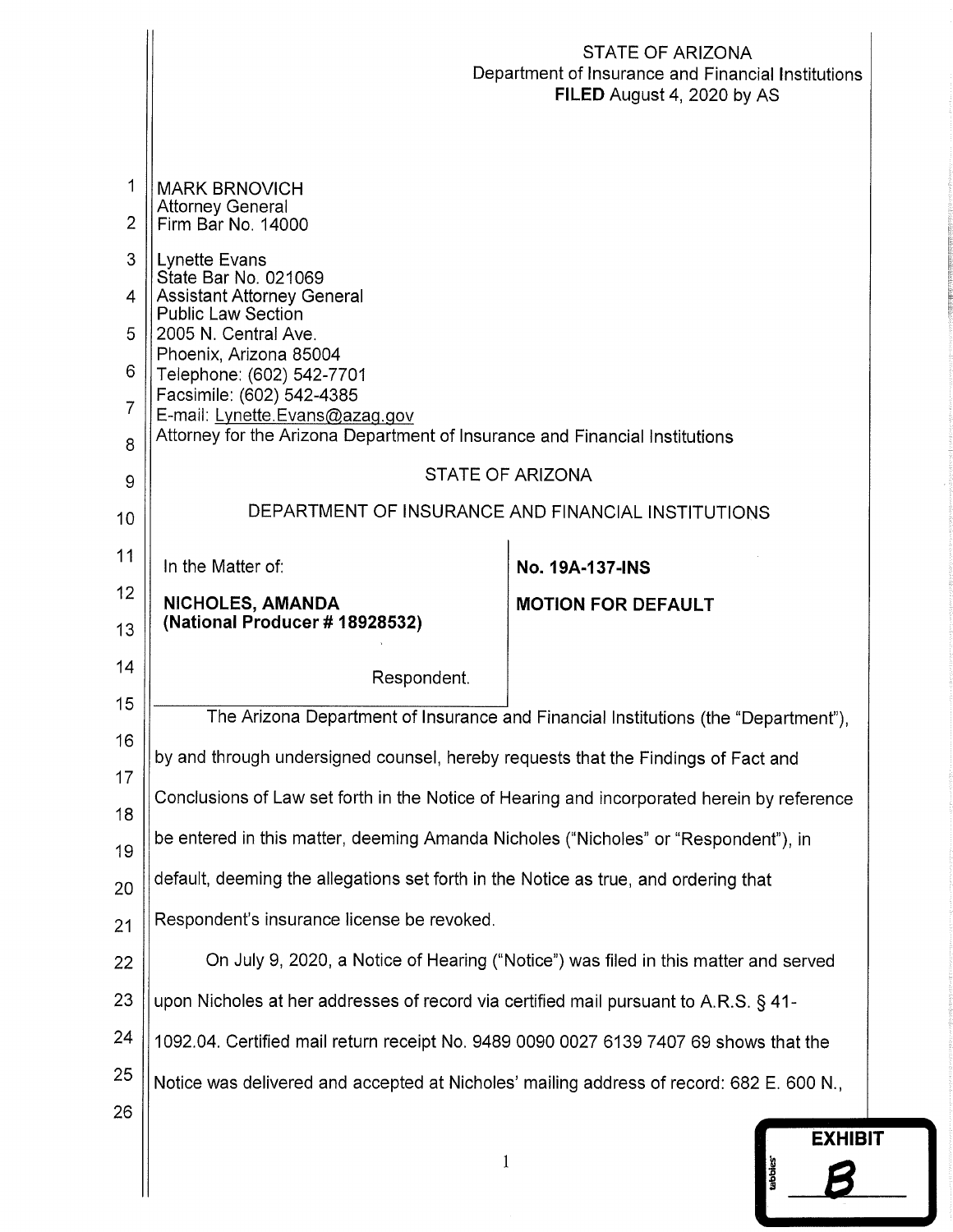Orem. UT 84097. Certified mail return receipt No. 9489 0090 0027 6139 7407 76 shows that the Notice was delivered and accepted at Nicholes' business address of record: 214 West Huron, Chicago, IL 60654. Copies of the certified mail receipts are attached to this request as Exhibit A.

 $\mathbf{1}$ 

 $\overline{2}$ 

 $\overline{3}$ 

 $\overline{4}$ 

 $12<sup>2</sup>$ 

 $13$ 

22

26

5 Respondent had twenty (20) days from the date of issuance of the Notice to file a 6 written answer to the allegations contained therein pursuant to Arizona Administrative Code  $\overline{7}$ ("A.A.C") R20-6-106. As of the date of this Motion, Respondent has not filed an answer nor 8 has she appeared through counsel. Rule 20-6-106(D) of the Arizona Administrative Code 9 provides that if an answer is not timely filed, the Respondent shall be deemed in default  $10$ and the Director may deem the allegations set forth in the Notice of Hearing as true and  $11$ take whatever action is appropriate including revoking the license.

The allegations supporting the Notice of Hearing are as follows:

Amanda Nicholes ("Nicholes" or "Respondent") was, at all times material,  $1<sub>r</sub>$  $14$ licensed in Arizona as a non-resident insurance producer with lines of authority in Life, and 15 Accident and Health or Sickness insurance, National Producer Number 18928532. 16 17 Nicholes' license is scheduled to expire on February 28, 2022. Nicholes' state of domicile 18 is Utah.

19 Nicholes' addresses of record with the Department are: 214 W. Huron,  $2.$ 20 Chicago, IL 60654 (business), 682 E. 600 N., Orem, UT 84097 (mailing) and 21 licensing@gohealth.com (business e-mail).

Golden Rule Insurance Company ("GRIC") sent a letter to the Department  $3.$ 23 dated February 21, 2019, stating that it had terminated Nicholes' appointment based on an 24 25

 $\overline{2}$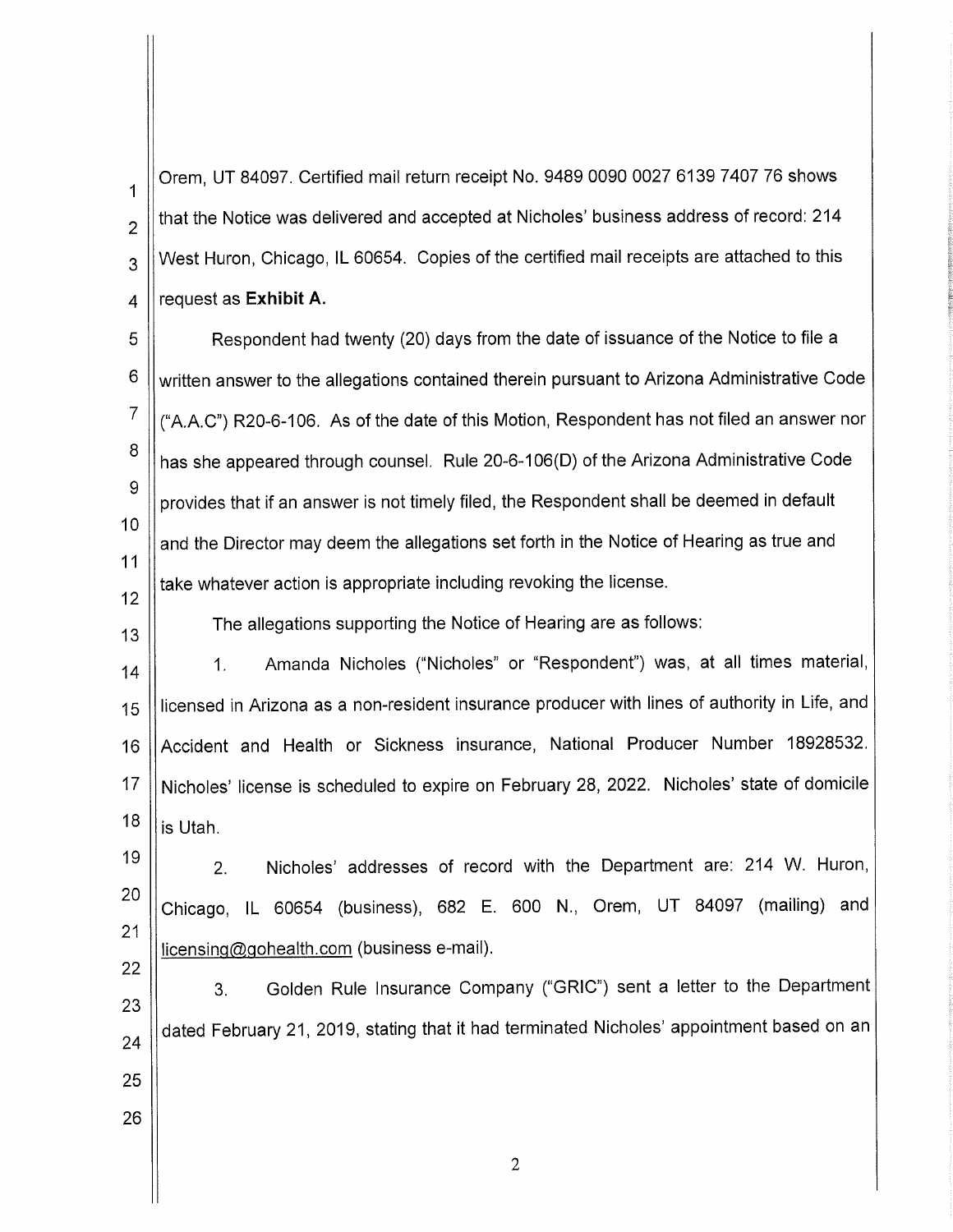internal investigation. GRIC alleges that Nicholes submitted a fraudulent insurance  $\mathbf 1$ application that impacted an Arizona customer.  $\overline{2}$ 

4. On August 19, 2019, the Department issued a Subpoena Duces Tecum 3 ordering Nicholes to appear on September 11, 2019 at the Department to give testimony at  $\overline{4}$ 5 an Examination Under Oath and to produce specified documents. Nicholes failed to 6 appear and to produce the requested documents.

 $\overline{7}$ Based upon the foregoing, the Department respectfully requests that the allegations 8 set forth in the July 9, 2020 Notice of Hearing be deemed admitted and that Respondent's 9 insurance license be revoked.

> RESPECTFULLY SUBMITTED this 4<sup>th</sup> day of August, 2020. MARK BRNOVICH, Attorney General By  $\frac{|S|}{L}$ *ynette Evans* Lynette Evans, Assistant Attorney General Attorney for the Arizona Department of Insurance and Financial Institutions

- 19 20 COPY of the foregoing electronically filed this
- 4<sup>th</sup> day of August, 2020 with:  $21$
- 22 Deian Ousounov, Regulatory Legal Affairs Officer Ana Starcevic, Paralegal Project Specialist
- 23 Steven Fromholtz, Division Manager, Licensing Jeff Eavenson, Investigator 24
- Arizona Department of Insurance and Financial Institutions
- 25 **COPY** mailed and emailed same date to:
- 26

10

 $11$ 

 $12$ 

 $13$ 

14

15

16

17

18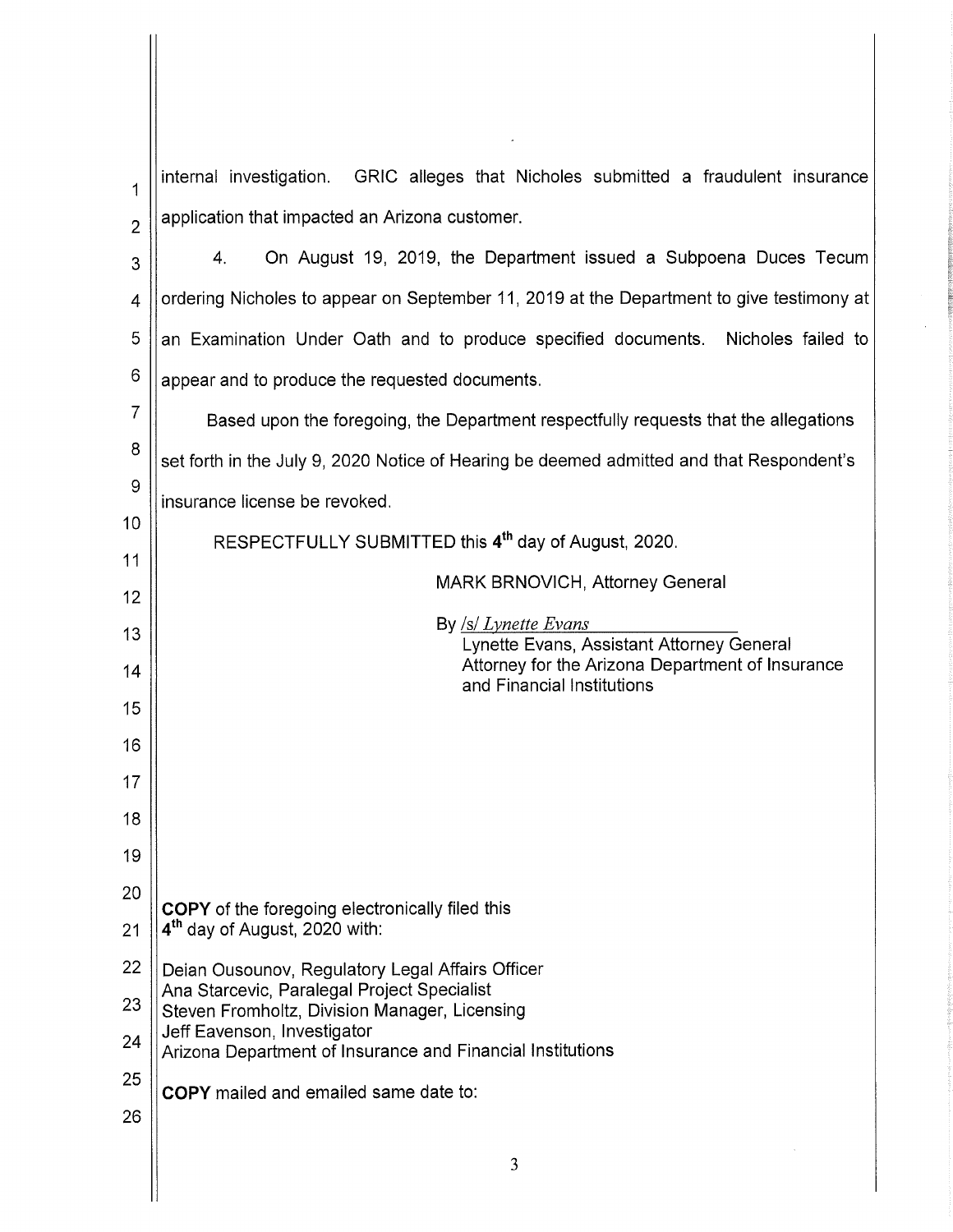| $\mathbf 1$    | Amanda Nicholes                           |
|----------------|-------------------------------------------|
| $\overline{c}$ | 682 E. 600 N.<br>Orem, UT 84097           |
| 3              | Amanda Nicholes                           |
| 4              | 214 West Huron<br>Chicago, IL 60654       |
| 5              | Respondent                                |
| 6              | Amanda Nicholes<br>licensing@gohealth.com |
| $\overline{7}$ | Respondent                                |
| 8              | <b>/s/ S Hack</b><br>8875997              |
| 9              |                                           |
| 10             |                                           |
| 11             |                                           |
| 12             |                                           |
| 13             |                                           |
| 14             |                                           |
| 15             |                                           |
| 16             |                                           |
| 17             |                                           |
| 18             |                                           |
| 19             |                                           |
| 20             |                                           |
| 21             |                                           |
| 22             |                                           |
| 23             |                                           |
| 24             |                                           |
| 25             |                                           |
| 26             |                                           |
|                |                                           |

 $\frac{1}{2}$ 

 $\bar{z}$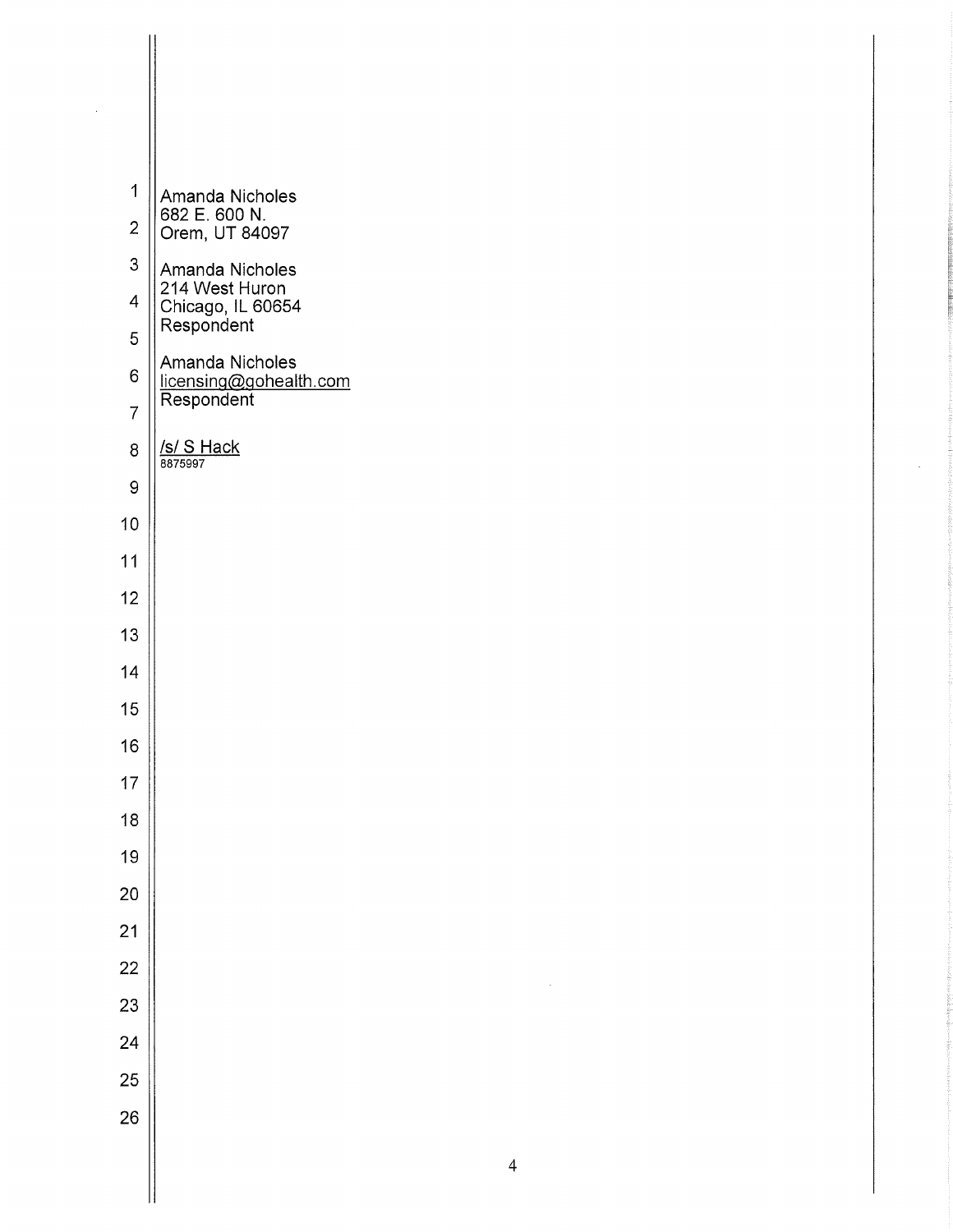

July 29, 2020

Dear Susan Hack:

The following is in response to your request for proof of delivery on your item with the tracking number: 9489 0090 0027 6139 7407 69.

| Item Details                                                                                                  |                                                                                                                                                             |  |
|---------------------------------------------------------------------------------------------------------------|-------------------------------------------------------------------------------------------------------------------------------------------------------------|--|
| <b>Status:</b><br><b>Status Date / Time:</b><br>Location:<br><b>Postal Product:</b><br><b>Extra Services;</b> | Delivered, Left with Individual<br>July 23, 2020, 2:49 pm<br>VINEYARD, UT 84059<br>First-Class Mail®<br>Certified Mail™<br><b>Return Receipt Electronic</b> |  |
| <b>Shipment Details</b>                                                                                       |                                                                                                                                                             |  |
| Weight:                                                                                                       | 3lb, 8.5oz                                                                                                                                                  |  |
| <b>Recipient Signature</b>                                                                                    |                                                                                                                                                             |  |
| Signature of Recipient:                                                                                       |                                                                                                                                                             |  |
| Address of Recipient:                                                                                         |                                                                                                                                                             |  |

Note: Scanned image may reflect a different destination address due to Intended Recipient's delivery instructions on file.

Thank you for selecting the United States Postal Service® for your mailing needs. If you require additional assistance, please contact your local Post Office™ or a Postal representative at 1-800-222-1811.

Sincerely, United States Postal Service® 475 L'Enfant Plaza SW Washington, D.C. 20260-0004

|         | <b>EXHIBIT</b>          |
|---------|-------------------------|
| tabbies |                         |
|         | $\mathbf{r}_\mathrm{c}$ |
|         |                         |